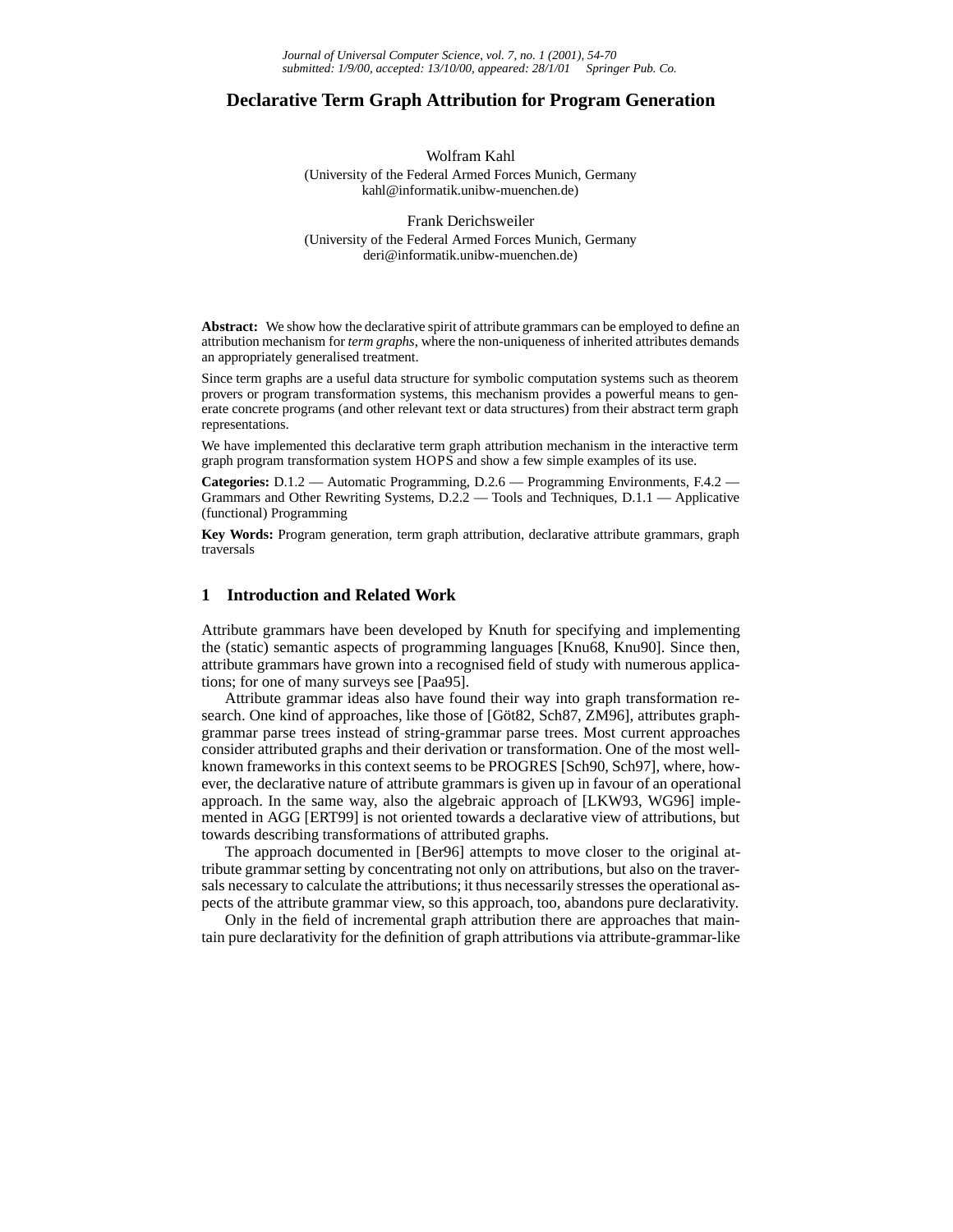formalisms. In many respects quite similar to our approach is that of  $[ACR<sup>+</sup>88]$ , which however still sends unique attribute values along its "cables". Since this is realised via restricting nodes to have a predefined number of incoming edges, this is not applicable in a general term graph setting.

In this paper we present a *purely declarative* approach to *term graph attributions* in a formalism which is essentially a straight-forward transfer of the attribute-grammar paradigm to the slightly more general setting of term graphs, and appropriately deals with *sharing*. Furthermore, we present an implementation of this approach in the term graph programming system HOPS, and applications of an implementation of this approach to program generation in Smalltalk, Ada, and Haskell.

### **2 From Syntax Tree Attributions to Term Graph Attributions**

We now shortly sketch the principles behind our declarative approach to term graph attribution. We keep this completely general and independent of our specific implementation, which will be presented in [Section 4] together with choices for the involved languages and further details, as well as example rules.

Attribute grammars are an extension of context-free grammars which consists of *semantic rules* added to the syntactic rules of the context-free grammar. In our view, a semantic rule consists of

- **–** a *tree pattern* <sup>P</sup> determining applicability of the rule,
- **–** an *attribute name* <sup>N</sup> for the attribute to be defined, and
- **–** an *expression* <sup>E</sup> defining the values of the <sup>N</sup>-attributes of those nodes where the pattern  $P$  matches; this expression
	- is written in an *attribute definition language*, and
	- contains *attribute references*to other attributes, written in an *attribute reference language* which allows access to attributes of nodes accessible via navigation primitives or as images of nodes in the pattern P.

In purely declarative attribute grammars, attribute definition languages are referentially transparent, i.e., cannot express side-effects.

Such an attribute grammar is then used to define *attributions* of *syntax trees*, and since syntax trees can be considered as a special kind of graphs, we consider an attribution as a (partial) function mapping a node of the graph and an attribute name to an attribute value from an attribute value set depending on the attribute name.

Usually only certain attribute values at the root of the tree are relevant, but we may as well consider the *attribution of the whole tree* (or graph) as the result of applying the semantic rules of an attribute grammar to a given syntax tree (or graph).

This view of attributions carries over to graphs without any problems, and the *syntactic* definition of semantic rules also does not need noteworthy adaptation. What changes, however, is the *semantics* of an attribute grammar, since the interpretation of the attribute reference language will have to change, according to the following discussion.

If we consider the attribute flow over the syntax tree in a conventional attribute grammar, then attribute values usually flow along single edges, and they may flow along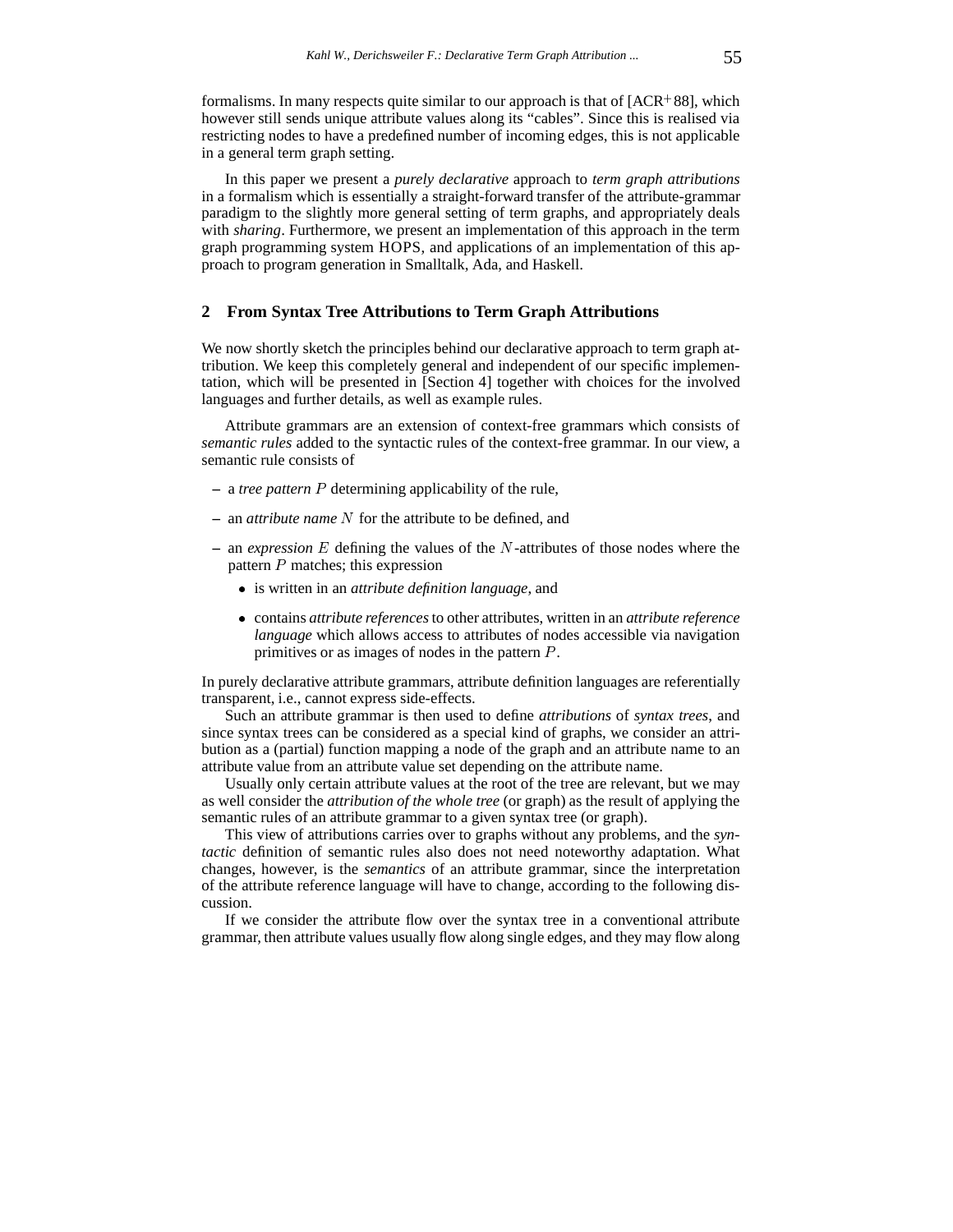an edge in either direction. So a single node may have *synthesised* attribute values coming in from below (i.e., via its outgoing edges), and it is relevant via which edge each attribute value arrives, and *inherited* attribute values come from above, and here, too, it may be relevant which edge among the node's parent's outgoing edges this is.

When considering trees as term graphs, then the ordering among outgoing edges is replaced by edge labels attached to these edges, and for every node, no two outgoing edges have the same label. Since every tree node has only at most one incoming edge, it is also true that for every tree node, no two incoming edges have the same label. Generalising, we now consider the direction in which an edge is attached to a node together with its label as one "*input channel*" of the node in question (somewhat similar to the "cables" of [ACR<sup>+</sup>88]). Then conventional attribute grammars (and the attributed graph specifications of [ACR<sup>+</sup> 88]) are always confronted with single attribute values coming from any input channel. A corresponding formalism for general term graphs, however, has to cope with arbitrary numbers of attribute values in the input channels coming in from above, i.e., from the direction of the parent nodes.

Furthermore, in contrast to the operational definition of [Ber96], where different values are arrived at in a sequential manner (see also [Section 5]) and can therefore be considered to be organised in lists, in our purely declarative formalism there is no such obvious structure organising the different attribute values — the only fact that must not be hidden is the possibility of multiple occurrences of the same attribute value. Therefore, multisets are exactly the structure that naturally organises attribute values in general labelled graphs.

As a result, elements of the attribute reference language that refer to inherited attributes have to change their interpretation: instead of referring to a single attribute value, they now refer to a multiset of attribute values. Furthermore, the attribute definition language will have to provide primitives to implement *declarative* functions mapping these multisets to single values that can be used for the defined attributes.

Summarising, we may observe that the move from syntax tree attributions to term graph attributions can easily be realised without violating the purely declarative attribute grammar principles. Only appropriate machinery for representing and manipulating multi-sets is required and needs to be employed for inherited attributes.

Given these principles of declarative term graph attributions, we may now further develop our approach by turning to attribute value sets that are CPOs. As in the conventional attribute grammar setting [Far86], this lets even cyclic attribute dependencies and cyclic term graphs be dealt with easily by defining the attribution via a fixed-point construction. In implementations, this may be realised via lazy evaluation, which is the path that we choose by relying on Haskell [HPJW<sup>+</sup> 92] as our attribute definition language, see [Section 4].

### **3** HOPS **Overview**

The **H**igher **O**bject **P**rogramming **S**ystem HOPS is a graphically interactive term graph programming system designed for transformational program development, see also [Kah99, Der99, Kah98a, Kah94, ZSB86].

In the spirit of Literate Programming [Knu84], HOPS modules are documents containing program fragments. In HOPS, these are mostly declarations, transformation rules, and attribution definitions — declarations and rules are created and manipulated as *term graphs*. An example view of a module editor window is shown in [Fig. 1].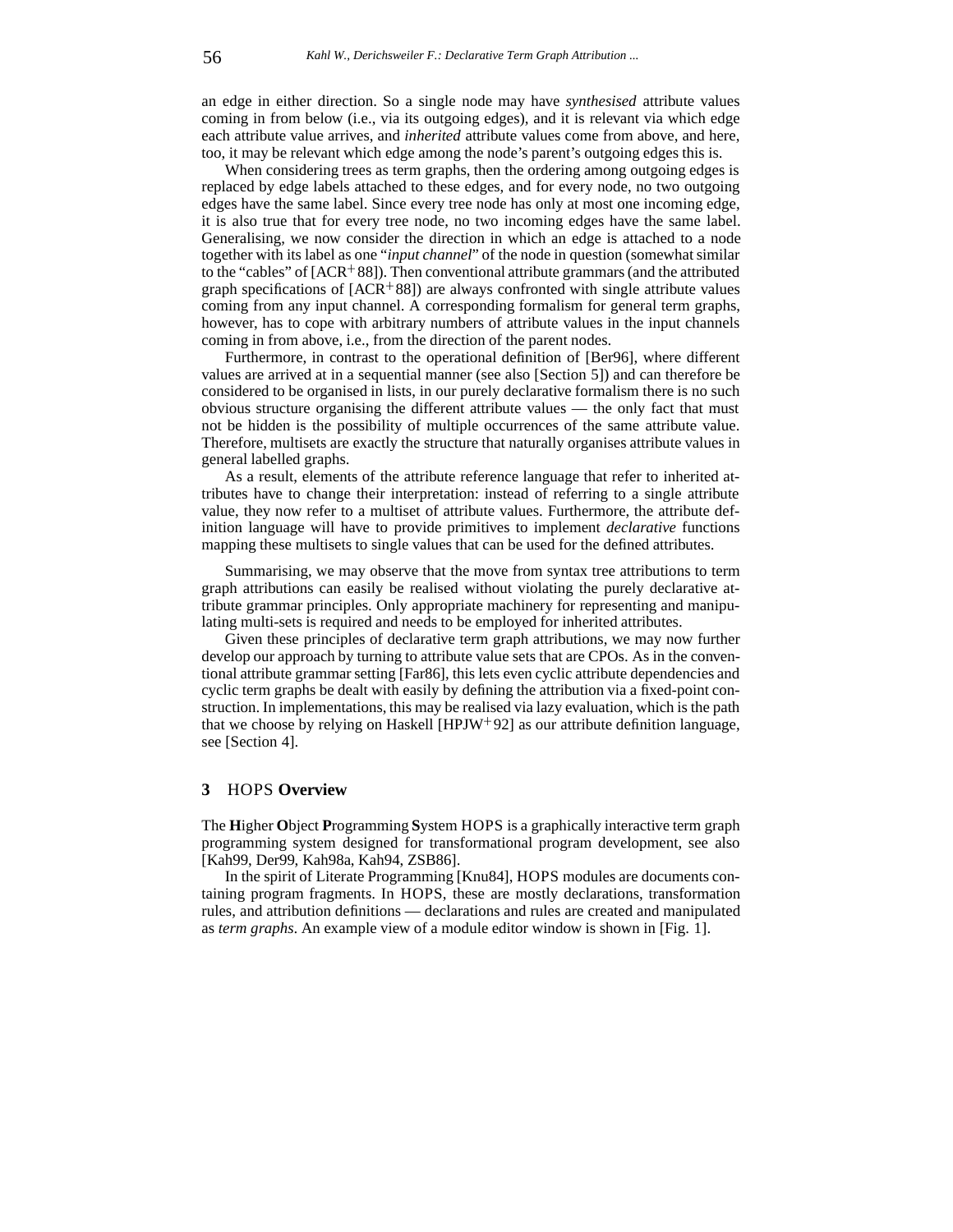|                                      |               |      | HUPS Module Editor: Standard                                                                                                                                                             |      |
|--------------------------------------|---------------|------|------------------------------------------------------------------------------------------------------------------------------------------------------------------------------------------|------|
| Save                                 | <b>Output</b> | Edit |                                                                                                                                                                                          | Hide |
| Standard                             |               |      | Basic Building Blocks Needed Everywhere                                                                                                                                                  |      |
|                                      |               |      | recursion constructors or fixed-point combinators, nor recursive datatypes, nor any concrete<br>datatypes. Therefore this module can be used as a common basis in very diverse settings. |      |
| 1. Section Functions                 |               |      | <b>Basic Constructors for Functions</b>                                                                                                                                                  |      |
| function type constructor:           |               |      | This section provides the basic building blocks for working with functions. We begin with the                                                                                            |      |
| $DECL \rightarrow$                   | Function Type |      |                                                                                                                                                                                          |      |
|                                      |               |      |                                                                                                                                                                                          |      |
| We then move on to the object level. |               |      |                                                                                                                                                                                          |      |
| 1.1. Section apply_lambda            |               |      | <b>Application and Abstraction</b>                                                                                                                                                       |      |
|                                      |               |      |                                                                                                                                                                                          |      |
| 1.2. Section K const                 |               |      | <b>Constant Functions</b>                                                                                                                                                                |      |
|                                      |               |      | The constructor for constant functions, when applied, constantly yields its successor:                                                                                                   |      |
|                                      |               |      | <b>DECL</b> const. Constant Function Constructor                                                                                                                                         |      |
| const                                |               |      |                                                                                                                                                                                          |      |
|                                      |               |      |                                                                                                                                                                                          |      |

**Figure 1:** A HOPS module editor window

HOPS manipulates arbitrary second-order term graphs, where all the structure usually encoded via name and scope is made explicit. Term graphs in HOPS therefore feature nameless variables, explicit variable binding (to denote which node binds which variable), explicit variable identity (to denote which nodes stand for the same variable) and metavariables with arbitrary arity; for a detailed introduction to this term graph concept see [Kah98c].

Term graphs are in fact a standard representation of terms, used mostly for efficiency reasons in symbolic computation systems as well as in many implementations of functional programming languages. Most of the literature, however, when drawing term graphs for  $\lambda$ -expressions still establishes variable binding via names and scope — here HOPS differs in that it uses a term graph concept where variable bindings are explicit and denoted by additional edges. As an example we show, on the left side of [Fig. 2], a term graph corresponding to the following expression in a  $\lambda$ -calculus enriched with arithmetic operators and constants (the thick curved arrow denotes variable binding):

 $(\lambda x \cdot x \cdot x + x \cdot 2 + 3)(3 + 5)$ 

HOPS types are integrated into the HOPS program term graph structure, and term graph nodes are connected to their types via special *typing edges*. (For the purposes of attribution, variable binding, variable identity, and typing can be considered as edges with designated labels.) In the right part of [Fig. 2], the same graph is shown again as in the left part, but with the display of its typing nodes enabled. Usually we shall show term graphs with display of typing nodes disabled for better readability; in the interactive system, however, the omnipresence and accessibility of the typing is extremely valuable.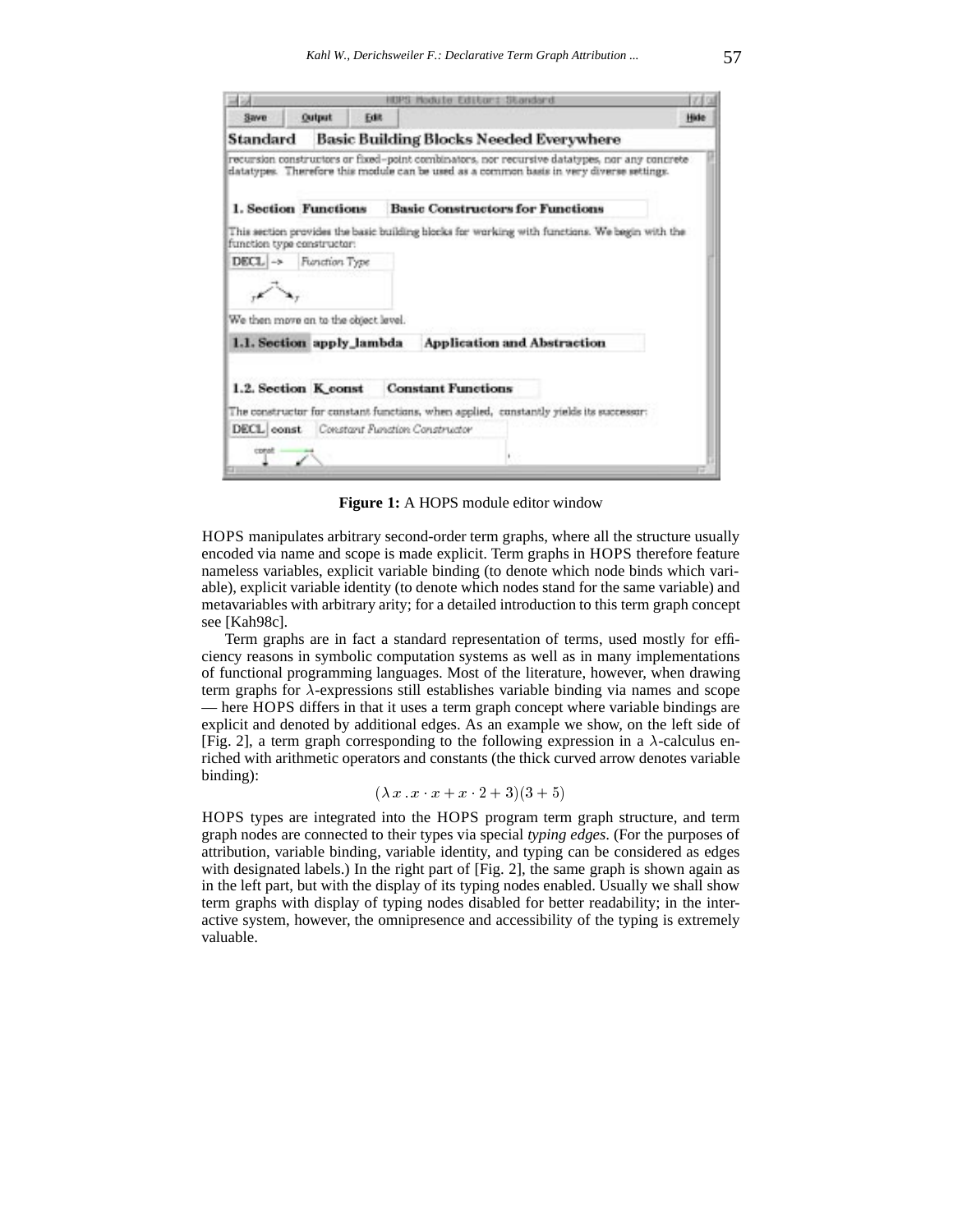

**Figure 2:** Example term graph — without and with typing

The basis for the typing system are *typing elements*, i.e., simple term graphs that introduce a new node label together with its typing schema making explicit how the typing of a node with this new label is related to the typing of its successors and bound variables. Every HOPS declaration contains one such typing element. Since sets of typing elements define HOPS languages, typing elements also serve as *attribute rule patterns*, so we shall explain this concept in some detail.



**Figure 3:** Example typing elements

In [Fig. 3] we show six example typing elements for simply-typed  $\lambda$ -calculus and for arithmetics — the typing function is denoted by thin, light arrows with tiny heads. Nodes labelled with "T" are type variables; nodes labelled with "V" are instantiatable (typed) program metavariables, and nodes labelled with "**x**" are typed bound variables. Different variable nodes always belong to *different variables* (unless joined by variable identity lines — not to be seen in this paper).

The typing elements of [Fig. 3] may be interpreted as follows:

- " $\rightarrow$ ": Nodes with this label are untyped (i.e., type nodes) and have two untyped successors. (Nodes with this label represent *function types*.)
- "Num": Nodes with this label are untyped (i.e., type nodes) and have no successors.
- "1": Nodes with this label have a typing arrow towards a node with label "Num", i.e., are typed with "Num".
- "+": Nodes with this label are typed with a "Num" node and have two successors which are both typed with that same "Num" node.
- "@": Every node with this label (*function application*) has two successors, where the left successor is typed with a function type  $f$ , the right successor is typed with the argument type of  $f$ , and the node itself is typed with the result type of  $f$ .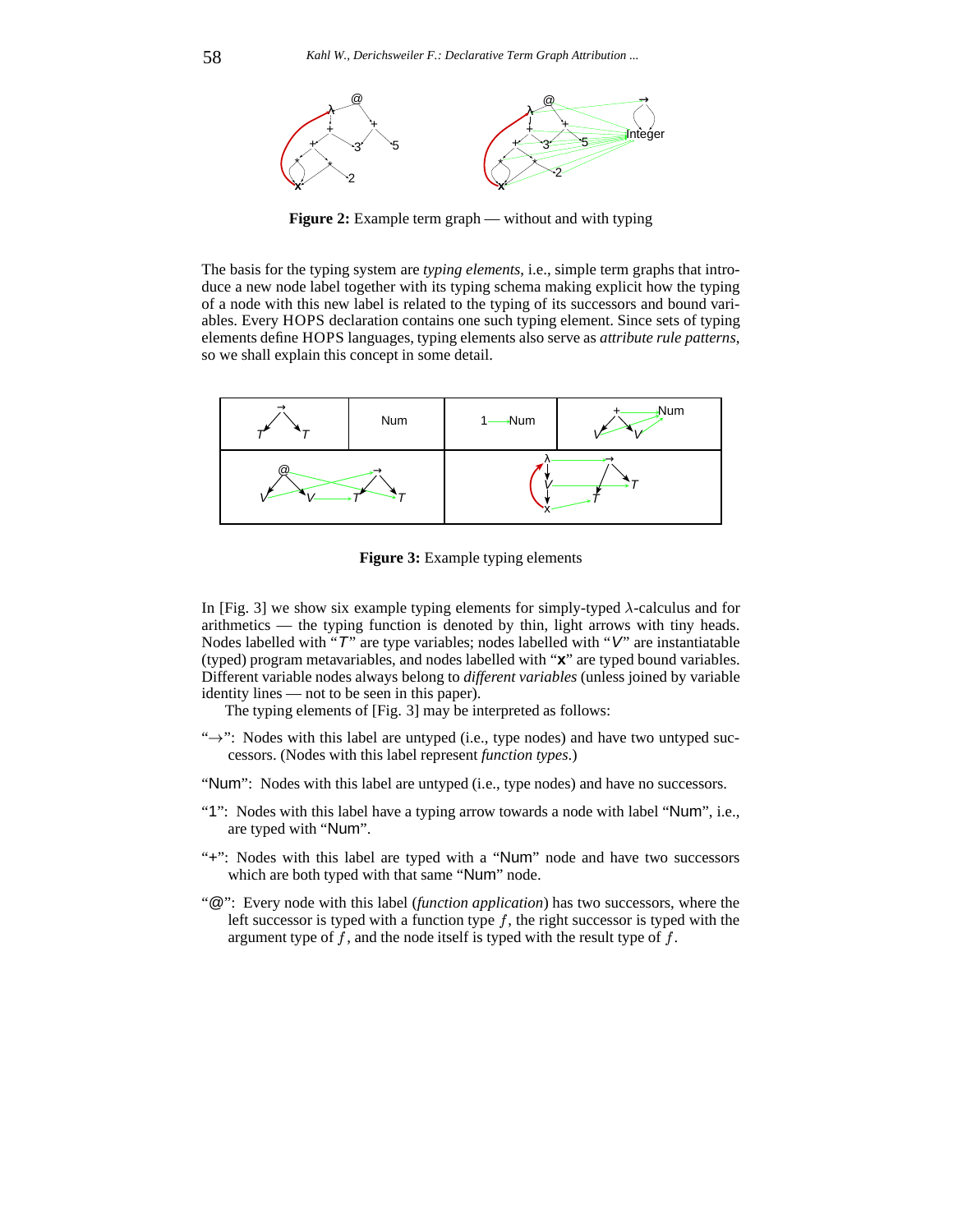" $\lambda$ ": Nodes with this label *(function abstraction)* are binders and can bind at most one variable, which may occur below their first outgoing edge (which is also the only outgoing edge). Every  $\lambda$ -node is typed with a function type f; its successor is typed with the result type of  $f$ , and the bound variable (if any) is typed with the argument type of  $f$ .

The typing elements for  $\rightarrow$  and Num, although they do not contain any typing arrows, are necessary for introducing their respective label and for fixing this label's arity.

A term graph <sup>G</sup> is *well-typed* if for every node there is a homomorphism from the typing element for that node's label into  $G$  at that node; the details of this kind of type system have been introduced in [Kah98b].

Via the typing elements it contains, every set of HOPS modules (closed in an appropriate sense) defines a *term graph language*. Although the languages of all term graphs in this paper are based on typed  $\lambda$ -calculus and include the above typing elements, it is perfectly possible to define completely different languages as long as their type system is expressible via such typing elements. We also have experimented e.g. with  $\pi$ -calculus.

Having no hard-coded language is considered to be one of the advantages of HOPS (only the variables are fixed within the implementation): Different languages for different domains and/or levels of abstraction give flexibility. The HOPS user declares and uses the bricks which are appropriate for his situation.

While declarations serve to introduce the language as such, rules may be used to turn the language into a calculus, i.e., to constrain the semantics of language constructs. Since the term graph rewriting mechanism of HOPS is not central for this paper, we describe this aspect of HOPS only very shortly: Rules are term graphs with an additional *rule arrow* connecting the left- and right-hand sides. Rules may contain typed meta-variables with successors, i.e., second-order rules are allowed; the details of this rule mechanism have been defined in [Kah96]. Application of matching rules is always possible during editing; this may be manual application of single rules or invocation of *transformation strategies* [Der99].

An example transformation sequence may be started from the term graph of [Fig. 2] and is shown in [Fig. 4]; in the first step, the rule for distributivity of multiplication over addition is applied inside the body of the  $\lambda$ -abstraction and yields a term graph corresponding to  $(\lambda x \cdot x \cdot (x+2) + 3)(3+5)$ ; in the second step the  $\lambda$ -calculus rule of  $\beta$ -reduction is applied, yielding  $(3+5) \cdot ((3+5)+2) + 3$ . Note that sharing is preserved as far as possible — this corresponds to the usual definition of lazy evaluation via graph reduction.



**Figure 4:** Example term graph transformation sequence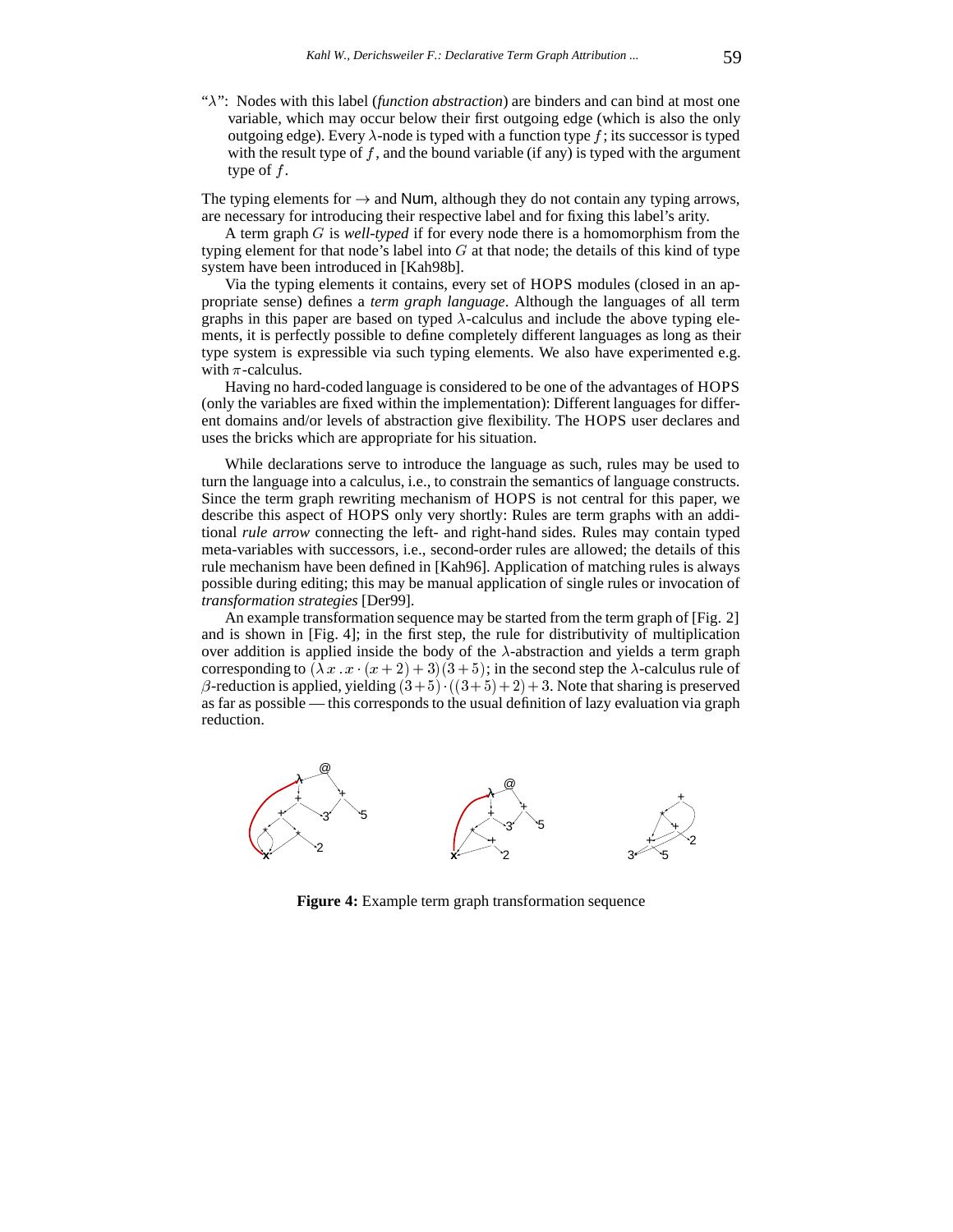Transformation strategies may also be used to selectively apply rules, which provides flexibility similar to instantiation of parametric modules. E.g. within a specification on an abstract level, a brick called sort might be used for a sorting function. No decision about the special sorting algorithm is made; only type and arity are fixed. During a refinement step the decision for a special sorting algorithm is reflected by transforming the sort e.g. into e.g. a heapsort via a selective transformation step. Continuing the development, the HOPS transformation engine may then be used to expand an implementation for heapsort by applying an appropriate rule.

### **4 Declarative Term Graph Attribution in** HOPS

HOPS realises *semantic rules* as module entries of their own, called *attribution definitions*. As mentioned above, the typing elements of HOPS declarations serve as attribute rule patterns, so every attribution definition has to refer to some declaration. The separation of node-label declarations and the corresponding attributions gives flexibility: Using different attribution sets allows to produce different output from the same source (e.g. producing source code in different programming languages from one term graph).

Each attribution definition consists of a target at which it is directed and the definition text proper. These definition texts take on the shape of series of Haskell definitions interspersed with attribute reference expressions written in a syntax similar to that of FunnelWeb, a powerful literate programming system [Wil92].

This means that Haskell here serves as the *attribute definition language* used to produce the real result values, where the central attributes will usually (at least in the examples of this paper) carry strings or functions delivering strings as their values (these strings may then be interpreted in the target language). However, the HOPS attribution mechanism only very weakly depends on Haskell as its attribute definition language; adapting this mechanism to a different language would be extremely easy.

The FunnelWeb-like *attribute reference language* is a typed functional language with only the *String* type allowed for direct embedding into Haskell code, but also featuring a *Node* type and certain function types.

A typical fragment is the following, where the attribute *type* is defined in terms of the *type* attributes of the successors, and the *label* of the node is used inside a string constant.

@<type@>@(@1@) <sup>=</sup> Constr "@<label@>@(@1@)" (map tp succtypes)

where successors a public successors of the successors of the successors of the successors of the successors o

In the document output, however, and for easier reading, HOPS renders the attribute reference language without "@"-characters and in different fonts — note that attribute reference language parentheses and commata are large, bold, and not in typewriter font:

 $type(I) =$  Constr "*label*( $I$ )" (map tp succtypes)

where succtypes <sup>=</sup> *successors***(***1***,***type***)**

To give a first flavour of how this attribution mechanism is used, we show here the definitions of two attributes *expr* and *pexpr* in a simplified Haskell conversion that does not respect sharing in any way and takes care of parenthesisation in only a rather crude way. Note that in this application not only the attribute definition language is Haskell, but the generated strings are going to be Haskell code, too. The value of the attribute *expr* at a node *n* is a string containing a Haskell expression corresponding to the subgraph induced by the node  $n$ , and this Haskell expression is not parenthesised on the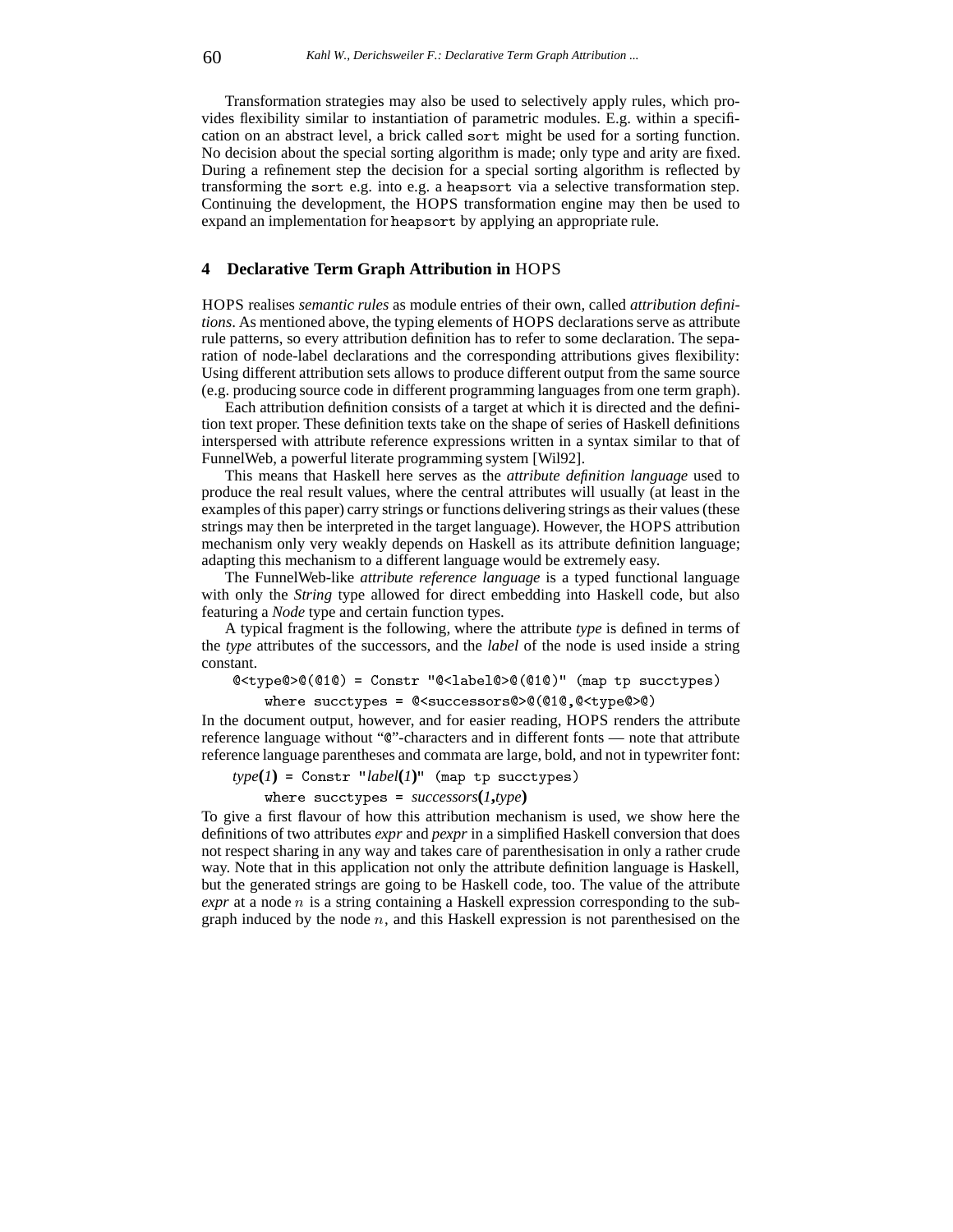outside if easily avoidable. The string value of the attribute *pexpr* has parentheses added at least if this makes a difference.

The definition for the conversion of function application (with node label "@") shows how to use the natural numbering of the typing element nodes for referring to the attributes of different nodes:

# **HaskellAttrib** for **Standard.@**  $expr(1) = expr(2) + \cdots$  :  $pexpr(3)$  $pexpr(I) = '(' : expr(I) ++ "')$

The "*1*" is an attribute reference language expression of type *Node* and refers to the image source node of the actual pattern, which here is the node labelled with "@". This definition therefore means that the *expr* attribute of an application node is the concatenation (with a space character in-between) of the *expr* attribute of the first successor (number *2*) and the *pexpr* attribute of the second successor (number *3*); the *pexpr* attribute is calculated from the *expr* attribute by just adding parentheses.

In the definition for  $\lambda$ -abstraction, we have to take care whether there is a bound variable or not; we choose to use different conversions for this purpose. This is implemented via the built-in macro *bvar* which takes five arguments: The first argument refers to a node; if this node has a bound variable, then the call evaluates to the fourth argument in an environment where the second argument, considered as a macro name, is bound to the result of applying the third argument (which has to be a function with argument type *Node*) to the bound variable node in the term graph. Otherwise it evaluates to the fifth argument. E.g., if *1* refers to a binder having a bound variable node with the built-in *number* attribute being <sup>1005</sup> then the macro call "*bvar***(***1***,**bv**,***number***,**"x*bv*"**,**[]**)**" evaluates to "x1005". If *1* however refers to a binder that does not bind any variable (as e.g. in  $\lambda x$ :3), then that macro call evaluates to "[]".

Here this is used to implement the distinction between a  $\lambda$ -abstraction in Haskell and an application of const, which is more readable than a  $\lambda$ -abstraction where there is no occurrence of the bound variable in the body. Since  $\lambda$ -abstractions already need parentheses in our context, we make the distinction between the two cases on the toplevel:

## **HaskellAttrib** for  $\lambda$

```
bvar(1,bv,expr,
exp(r(1) = "(\setminus \setminus "++) + by++) "-> "++ expr(2) ++ "')"pexpr(1) = expr(1),
expr(1) = \text{const } pexp(r(2))pexp(r(1) = (y \cdot 1) \cdot exp(r(1) + (y \cdot 1)))
```
Since HOPS is a language-independent term graph programming framework, it is easy to define term graph languages for different purposes and oriented at different programming language paradigms. We now present two applications where programs in other languages are generated from more or less specialised HOPS languages.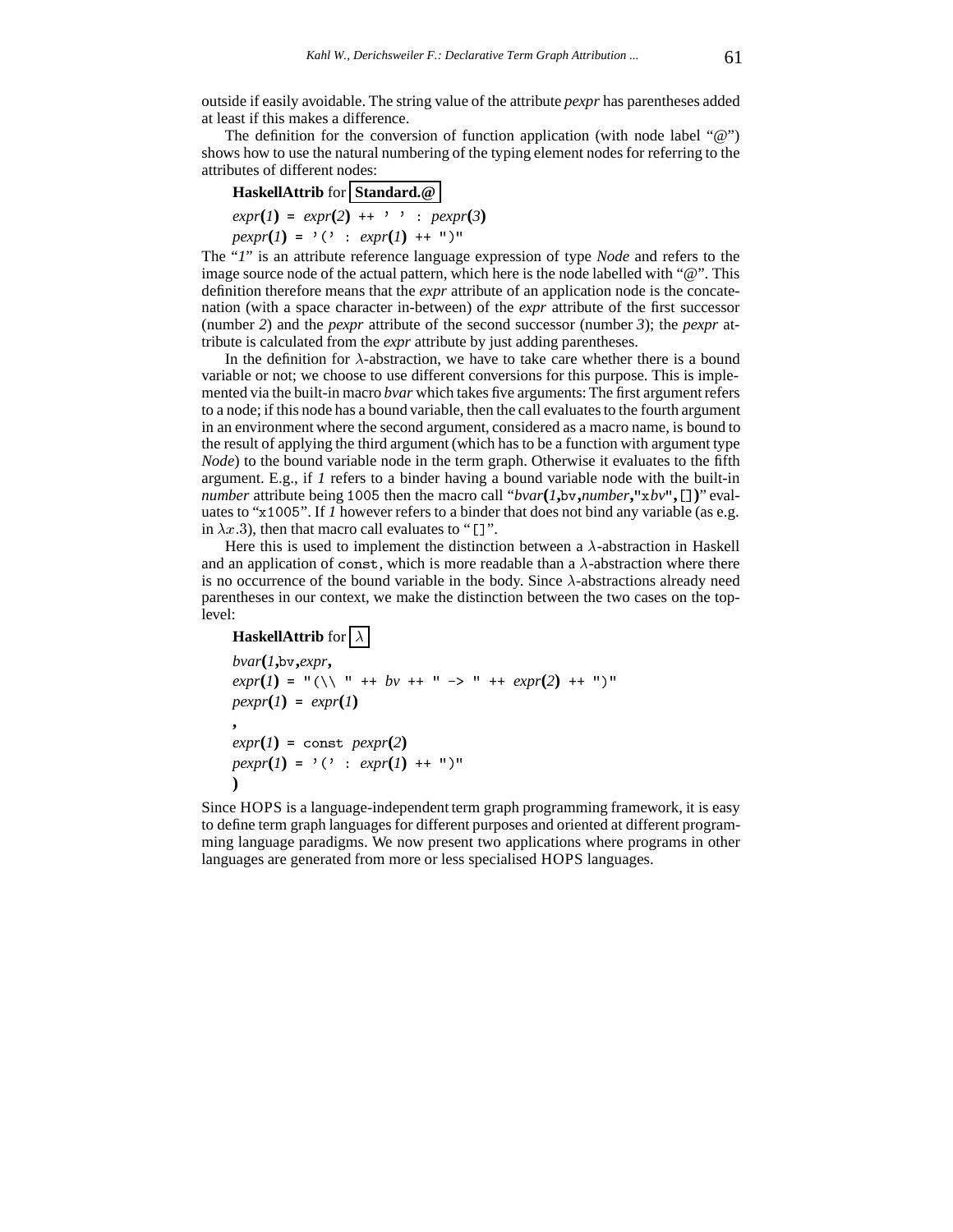### **5 Specialised Graph Traversals in Smalltalk**

Many problems on graphs can be solved via algorithms that are instances of a depth-first traversal coupled with inherit-synthesise attribute calculations [Ber96]. Examples for instances of this inherit-synthesise scheme are the computation of strongly connected components of a graph, or unification.

The general principles of this algorithm scheme are:

- **–** start with a given *initial value* associated with the algorithm call and compute the *initial inherited attribute*;
- **–** calculate the *inherited attribute for the first successor*, and traverse the first successor, yielding a synthesised attribute for that node;
- **–** combine that synthesised attribute with the current node's inherited attribute to yield the *inherited attribute for the next successor*;
- **–** when all successors are exhausted, use their synthesised attributes together with the current node's inherited attribute to calculate the *synthesised attribute*; and
- **–** whenever encountering a node that has been visited before, use the synthesised attribute calculated at that time (if already available) together with the old and new inherited attributes to calculate the *new synthesised attribute* for that node.

(The last step is the most direct culprit for the loss of pure declarativity here.)

Building on primitive graph access function, we produced a HOPS definition for this algorithm scheme for inherit-synthesise graph traversals. The whole scheme is represented by a HOPS brick "IS" with 13 parameters — this is defined from several subschemes taking three to five arguments each, see [Fig. 5]; the fully expanded version comprises about 250 nodes. (In [Fig. 5], all successors of the tip of the rule's left-hand



Figure 5: Inherit-synthesise graph traversal "IS"

side, i.e., the node labelled "IS", are metavariables — their *node label* is still "V", but they have been equipped with variable names that only serve documentation purposes, and which are displayed in a (blue) oblique sans-serif font.)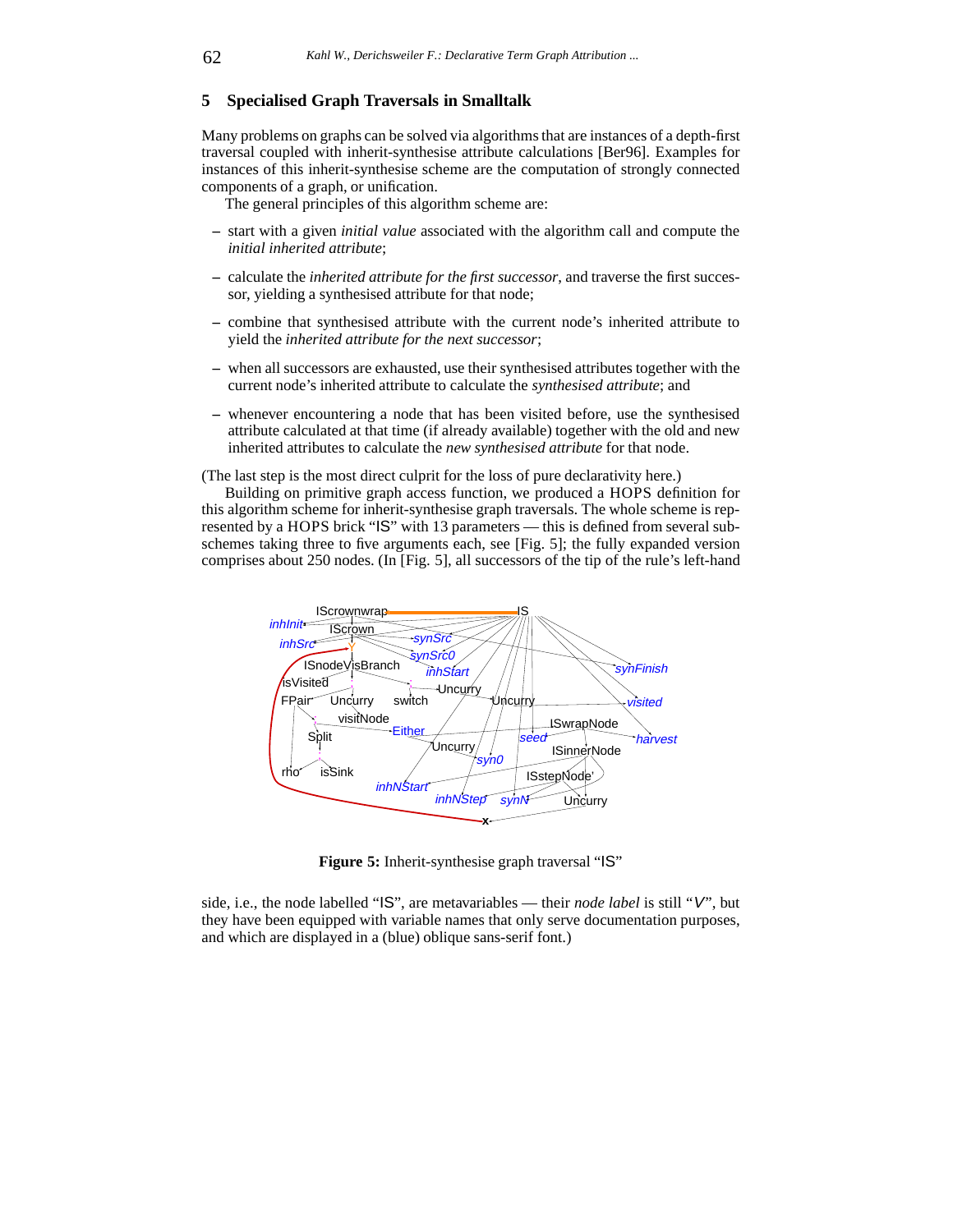Only instantiations for these parameter functions are required in order to produce an algorithm which solves a given problem. Having instantiated the parameter functions, we use partial evaluation to derive a simplified instance of this algorithm scheme. Partial evaluation as a variant of program transformation is realised using the rule application mechanism and transformation strategies of HOPS.

Not every problem needs the whole generalised power of the algorithm scheme for the algorithm solving it; frequently the parameters are instantiated with functions that just select one of their arguments and forward it unchanged. Since we have chosen an approach where "default" instantiations are provided for the parameters, when realising a new algorithm it is possible to specify only the "non-default" parameters via a special selective transformation strategy for the instantiation process.

The result of the simplification strategy application produces an optimised version of the specific algorithm in question. There, e.g. unnecessary handling of values is avoided, and simplification rules have been applied. For simple applications, such an optimised version frequently has significantly fewer nodes than the (expanded) uninstantiated scheme. As an extreme example for this we show the instance that checks for absence of cycles. The use of non-strict boolean operators ensures that in the case of a cyclic graph this result is propagated as fast as possible, and that no unnecessary traversal is performed. For this application, the fully expanded applicative version of the optimised algorithm is given by the 63-node DAG shown in [Fig. 6].



**Figure 6:** Optimised acyclicity check

On such an optimised version, the attribution mechanism is now used in order to produce textual source code for the algorithm. (Furthermore it is also possible to simulate the application of the produced algorithm by providing some actual parameters and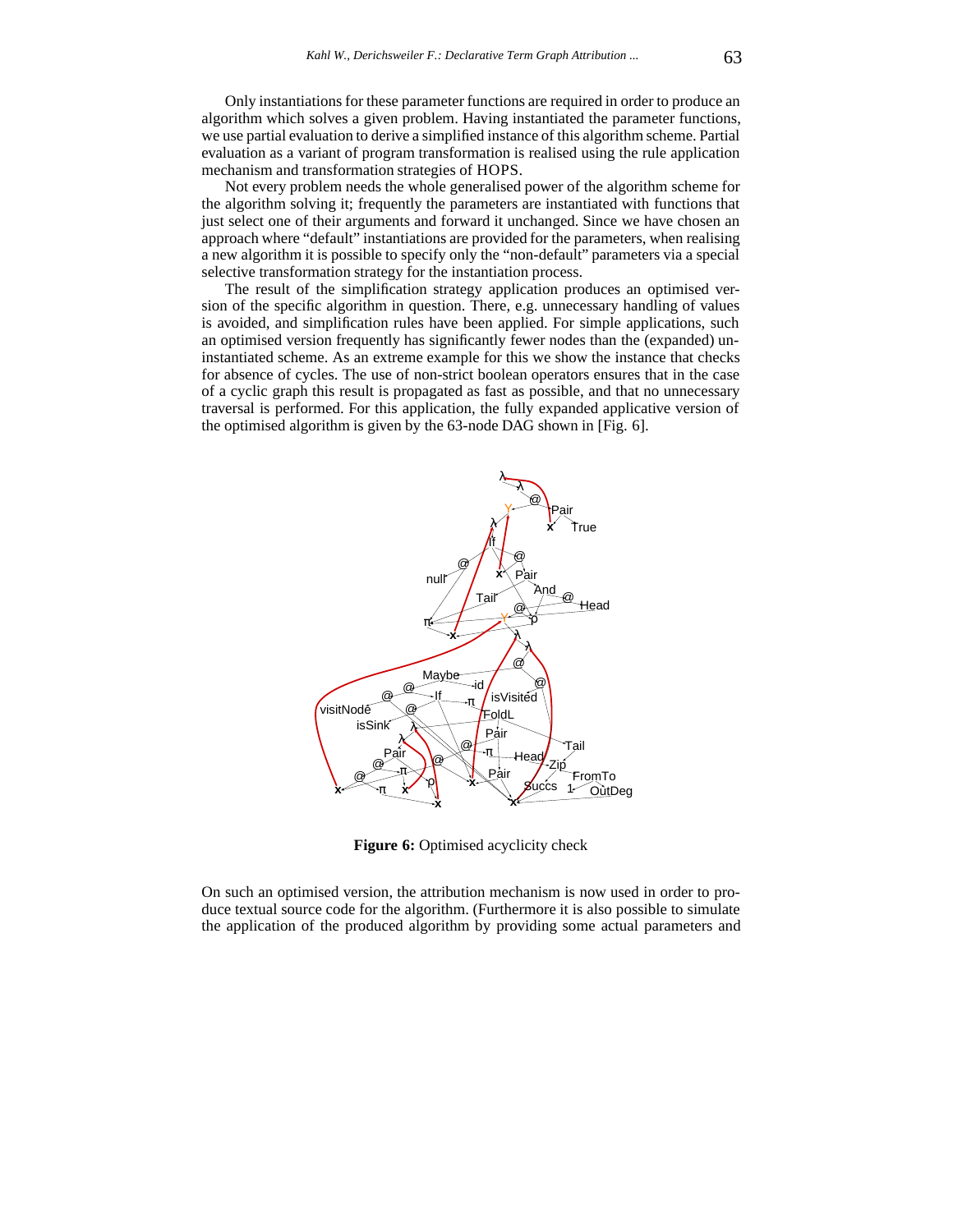again using the HOPS transformation facilities.) Just as different parameters instantiate the algorithm scheme to solve a different problem, we might also use different attribution definitions to produce implementations very easily in different textual programming languages.

To continue our example of the acyclicity check, we use the code generation mechanism on the optimised version of [Fig. 6] to produce methods in the programming language Smalltalk, thus implementing an efficient cycle-check based on simple graph navigation primitives. The methods are shown below (manually uglified for reasons of space); and the reader may observe how the term graph structure has been translated rather directly into Smalltalk. Apart from the top-level method cycle\_check, a separate Smalltalk method is generated for every recursive function (i.e. sub-DAG induced by a Y-brick); parameters of subsequent  $\lambda$ -abstractions are accumulated:

```
cycle_check: n_359 with: dummy_n_363
  ^self lf_n_294: (Array with: n_359 with: true)
lf_n_294: n_290
  n_290 fst isEmpty ifTrue: [^n_290 snd]
    ifFalse: [^self lf_n_294:
                (Array with: (n_290 fst cpRemIdx: 1)
                       with: (n_290 snd and: [self lf_n_304: n_290 snd
                                               with: n_290 fst fst]))]
lf_n_304: n_303 with: n_299
   ^(self visValOrNil: n_299)
     isNil:
     [self visVal: n_299 with:<br>(n_299 isSink ifTrue: [n_303]
      ifFalse: [(((n_299 succs zip: (1 to: n_299 outDeg)) cpRemIdx: 1)
                  foldLeft: [:zero_n_335 : value_n_335 |
                              self lf_n_314: zero_n_335 with: value_n_335]
                  zero: (Array with: (self lf_n_304: n_303 with:
                                  (n_299 succs zip: (1 to: n_299 outDeg)) fst fst)
                                with: (Array with: n_303 with: n_299))) fst])]
     orApply: [:value_n_341 | self lf_n_340: value_n_341]
lf_n_314: n_305 with: n_308
    Array with: (self lf_n_304: n_305 fst with: n_308 fst) with: n_305 snd
```

```
lf_n_340: n_339 ^n_339
```
The alert reader may have noticed that  $lf_n_340$ : is an identity function — it corresponds to the single "id" node in [Fig. 6]. Alternatively, we might have chosen not to generate strings containing Smalltalk code, but abstract syntax trees for Smalltalk as an appropriate Haskell datatype inside the attribute definition language. In that case, the application of this identity might have been eliminated as a "peephole optimisation" during the subsequent concrete code generation. As yet another possibility it would be possible to define a HOPS language closer to Smalltalk and transform the acyclicity check into that language before employing the attribution mechanism. This kind of far-reaching transformations is, however, outside the scope of the present paper.

### **6 Ada Code Transformation**

In another example we employ the HOPS transformation mechanism to transform Ada code for a primeness predicate on natural numbers into a more efficient shape.

The starting point is a given Ada algorithm with unnecessary parameters within local functions. First we translate the given program into HOPS rules; then, by using fold/unfold techniques and the transformation facilities, a new and optimised version of the function is generated. Finally the attribution mechanism is used to produce Ada again.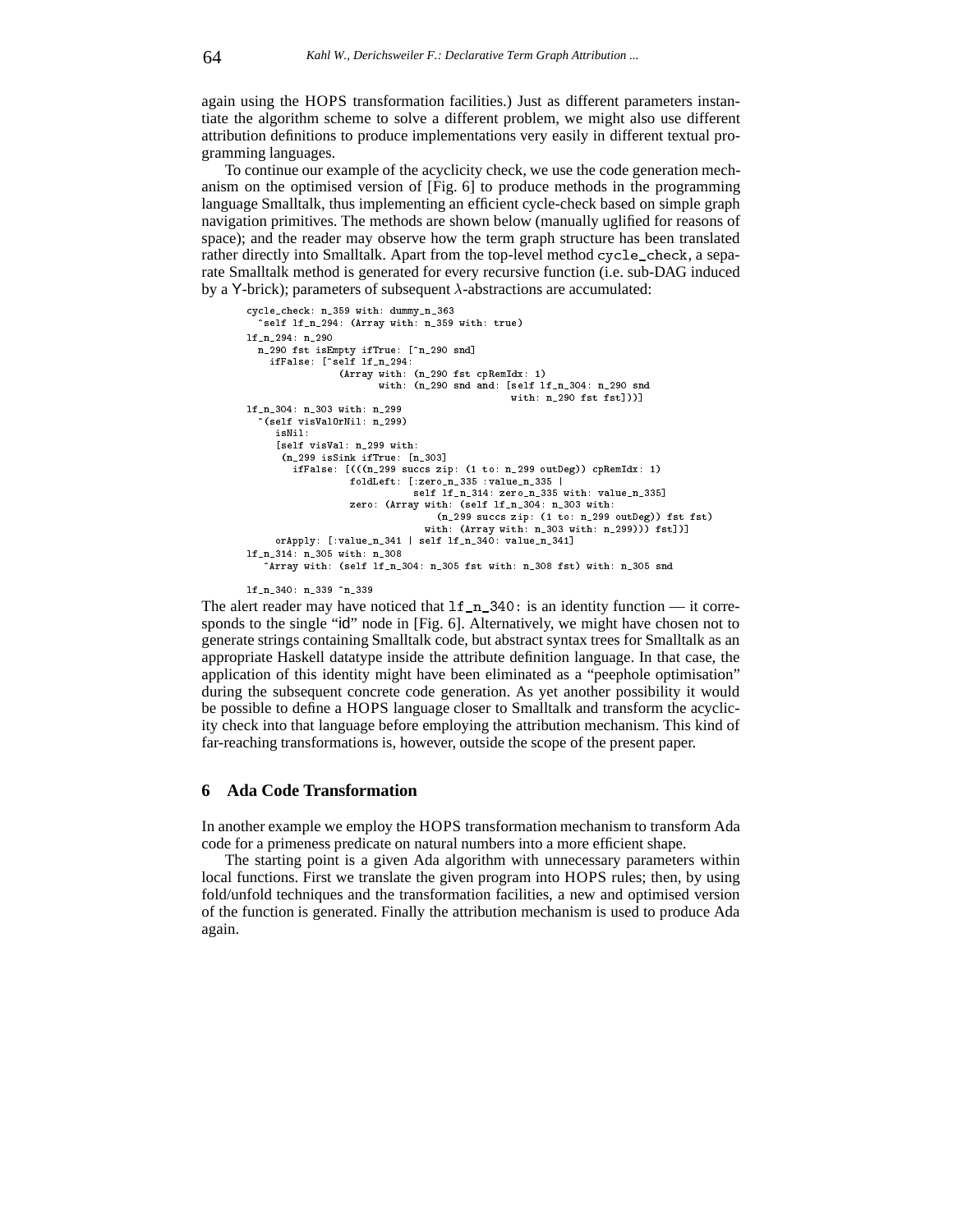On the whole, we started from a HOPS representation of the following initial, "purely functional" Ada code, where no function has side-effects:

```
function Isprim (n : Nat) return Booksen is
  function Isdiv (k, n : Nat) return Boolean is
     function Divides (k, n : Nat) return Boolean is
     begin in the contract of the contract of the contract of the contract of the contract of the contract of the c
              \sim . \sim 0 \sim . \sim . \sim . \sim . \sim . \sim . \sim . \sim . \sim . \sim . \sim . \sim . \sim . \sim . \sim . \sim . \sim . \sim . \sim . \sim . \sim . \sim . \sim . \sim . \sim . \sim . \sim . \sim . \sim . \simelse return Divides (k, n - k);
              end if;
     end Divides;
  begin if k <= 1
           then return False;
           else return (Divides (n) n) or Isaac (n) - 1, n ));
           end if;
  end Isdiv;
begin return not (Isdiv (n / 2, n )) and (2 <= n);
end Isprim;
```
This was then transformed into a version that accesses local variables from within nested functions:

```
function Isprim (n2 : Nat) return Boolean is
   function f4 (n9 : Nat) return Boolean is
      function f6 (n3 : Nat) return Boolean is
      begin if n9 > n3
               \sim 0.000 \sim 0.000 \sim 0.000 \sim 0.000 \sim 0.000 \sim 0.000 \sim 0.000 \sim 0.000 \sim 0.000 \sim 0.000 \sim 0.000 \sim 0.000 \sim 0.000 \sim 0.000 \sim 0.000 \sim 0.000 \sim 0.000 \sim 0.000 \sim 0.000 \sim 0.000 else return f6(n3 - n9);
               end if;
      end f6;
   b \sim a is a \sim a if a \sim athen return False;
            else return (food) or (ff6(n9)); or (ff6(n9)); (f
           end if:
                  if it is a set of the set of the set of the set of the set of the set of the set of the set of the set of the
   end f4;
begin return (not (f4(n2 div 2))) and (n2 > 1);
end isPrim;
```
### **7 Let Sharing Make a Difference**

The translation to Haskell as sketched in [Section 4] could equally well be handled via expanding the term graph to a syntax tree first, and then applying conventional attribution techniques — largely this also applies to the Smalltalk and Ada examples of the last two sections.

Term graphs are, however, not in all contexts equivalent to terms, and therefore we now present an application that crucially depends on the possibility to recognise and classify different sharing situations. The problem we shall tackle is the generation of Haskell definitions from term graph rules with the constraint that *sharing* be reflected in the formulation of the Haskell rule. Therefore, we again have the case that Haskell is used both as the attribute definition language and as the language of the strings generated as attribute values.

The following cases have to be distinguished: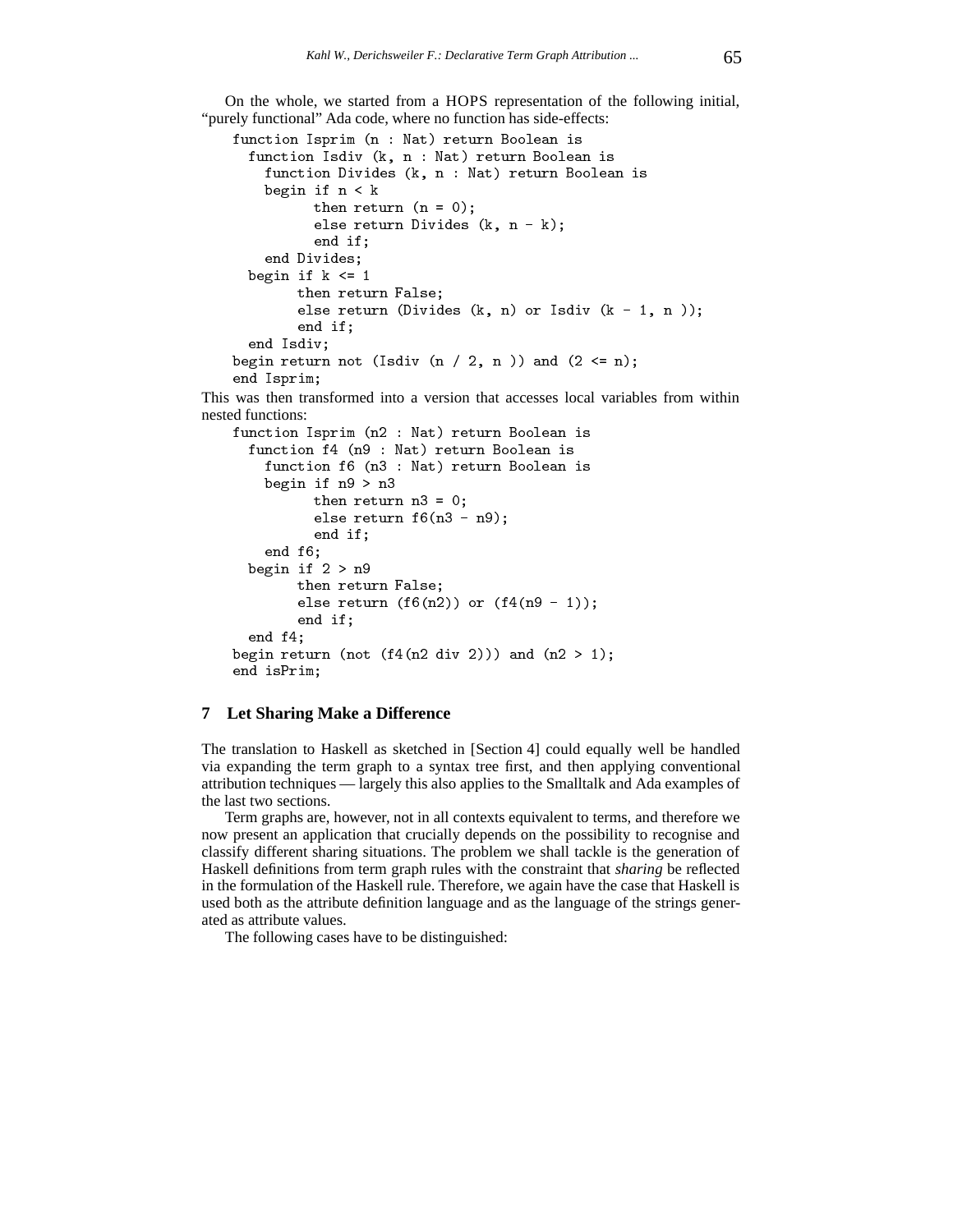1. If a shared node has no successors, then it will be represented by a single identifier and the sharing may be ignored. All other cases therefore assume that the shared node has successors. In [Fig. 7], an example is shown where not only the local



**Figure 7:** Laws for all :: [Bool] -> Bool with generated Haskell

variables <sup>x</sup>, xs, and ys need no special device to express their sharing, but also the shared occurrences of all — also in the second rule where there are several occurrences of all on the right-hand side.

- 2. If the shared node is only reachable from the rule's right hand side, then:
	- $-$  If there is no  $\lambda$ -bound variable occurring free below the shared node, then the expression represented by that node should be the right-hand side of a definition for an identifier for that node in a where-clause.
	- **–** Otherwise the corresponding definition has to be put inside a let-binding inside the innermost  $\lambda$ -abstraction binding one such free variable.

Examples are in [Fig. 8]; the second example is again not a Haskell definition, but only a law.



**Figure 8:** Right-hand-side sharing with generated Haskell bindings

3. If a node with successors is reachable from both rule sides, and if the expression represented by the shared node is a pattern, then this should be converted into an as-pattern (of the shape "*var*@*pattern*" in Haskell) on the left-hand side and into a reference to the variable bound to the whole pattern on the right-hand side, as for example in the definition of the Haskell prelude function dropWhile in [Fig. 9].



**Figure 9:** Inter-rule-side sharing with generated as-pattern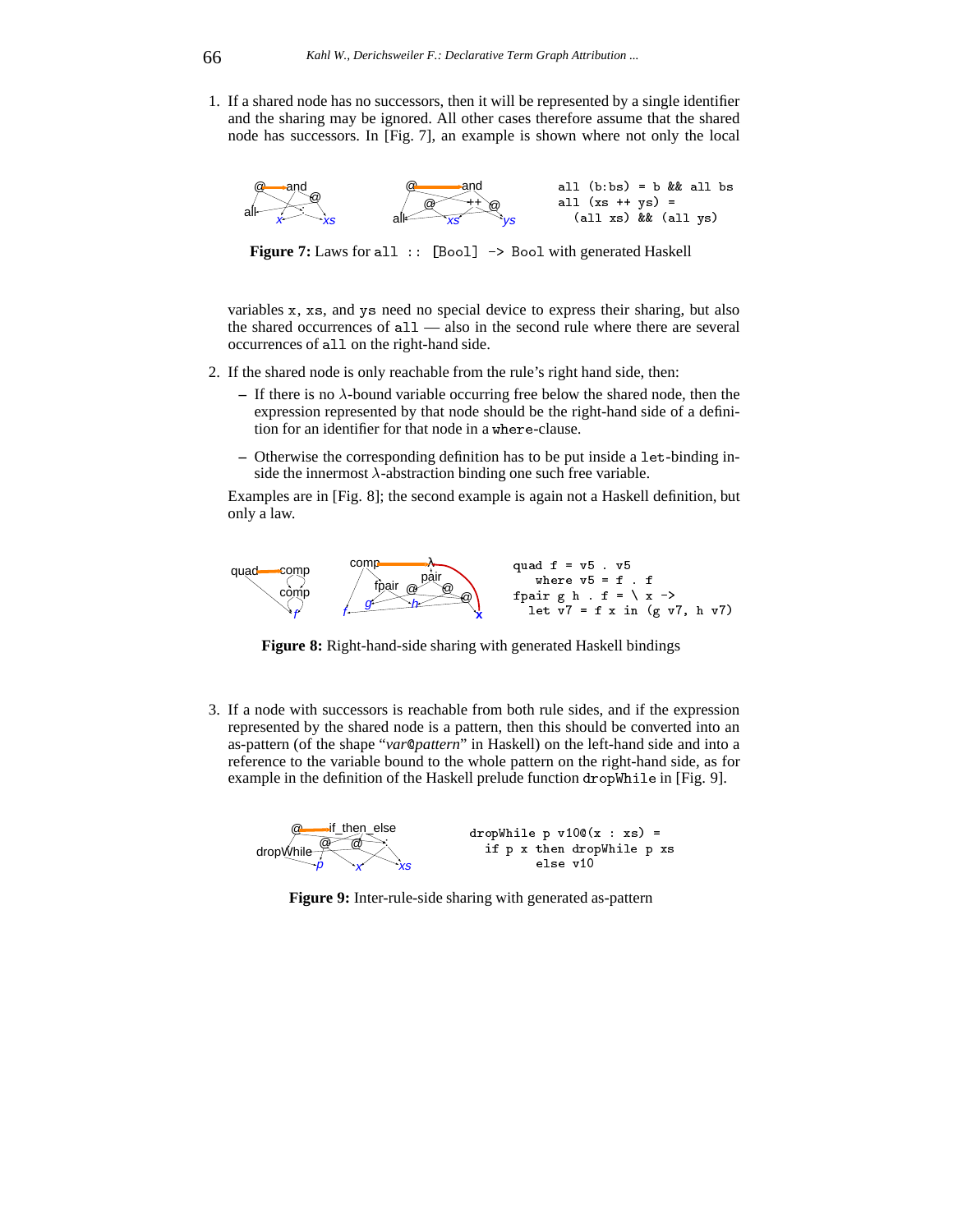4. If the left-hand side occurs as a whole within the right-hand side, then the righthand side is replaced by a where-bound variable, as in the definition of repeat in [Fig. 10], for which, again, exactly the Haskell prelude definition is generated (up to  $\alpha$ -conversion). (This kind of definition usually gives rise to cyclic data structures in Haskell implementations.)



**Figure 10:** Generating cyclic where-bindings

5. Otherwise, the sharing is ignored. This comprises cases like the shared dropWhile node in [Fig. 9], which does not represent a pattern.

The (somewhat contrived) term graph rule of [Fig. 11] illustrates the the co-occurrence of some of these effects in a single rule. This rule is translated automatically into the



**Figure 11:** Transformation rule with three different kinds of sharing

following Haskell definition (which nicely demonstrates how the various methods provided by Haskell (and, similarly, by other text formalisms) to encode sharing using names and local definitions obfuscate the overall structure):

 $f(x) = 0$  ,  $f(x) = 0$  ,  $f(x) = 0$  ,  $f(x) = 0$  ,  $f(x) = 0$ where v30 <sup>=</sup> \ <sup>x</sup> -> let v26 <sup>=</sup> const <sup>x</sup> in ((g <sup>b</sup> v26), v26 v20)

We only sketch our implementation of this solution, which starts from an attribution with values for three attributes:

- 1. Every node has an attribute containing a unique Haskell identifier for the case that that node needs to be represented by a variable (in the above example, three of these are used: v20, v26, and v30).
- 2. One attribute contains a Boolean value indicating for each node whether it is the source node of the rule's left-hand side.
- 3. Another Boolean attribute indicates the source node of the right-hand side.

Starting from these, all in all over twenty attributes are used to implement this only seemingly simple conversion: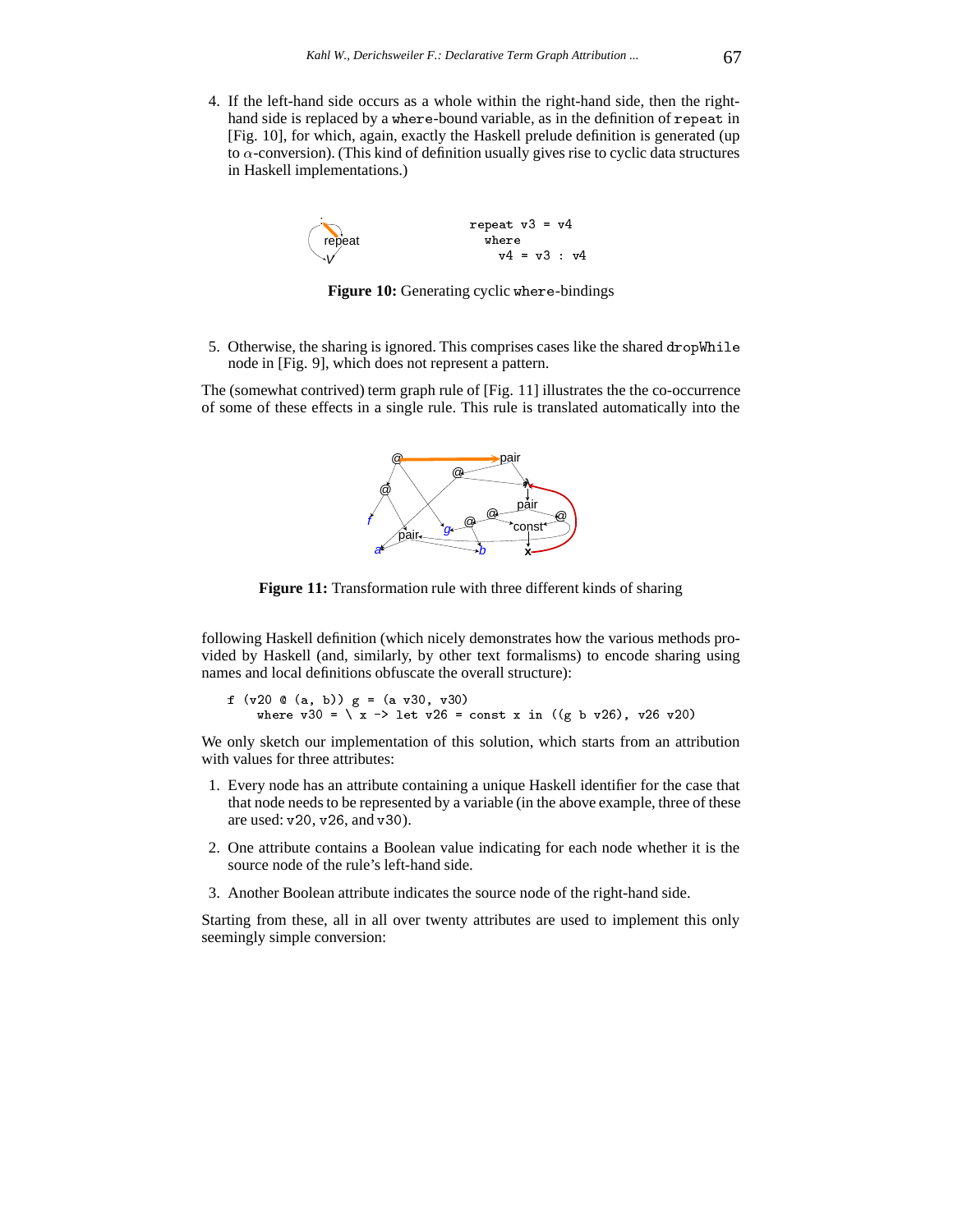- **–** Ten attributes for managing all aspects of determining rule sides and sharing status, among these the following:
	- *inLhs* and *inRhs* are the characteristic functions of the two rule-sides.
	- *spine* is the characteristic function of the spine of the rule's left-hand side.
	- *head* of type Maybe String is Nothing outside the spine, and on the spine it propagates the name of the defined function.
	- *is shared* holds true for nodes with more than one predecessor.
	- *is asvar* holds true for those left-hand-side nodes that need to be represented by an as-pattern.
- **–** Eight attributes for expression generation and expressions on both rule sides, among these the following:
	- *mkexpr* is a function that prescribes how the node is to be turned into Haskell syntax depending on the strings that represent its successors; this syntax prescription is used for building expressions on the right-hand side and patterns on the left-hand side.
	- *expr* is a String containing the Haskell expression corresponding to the node if it occurs on the right-hand side.
	- *pexpr* corresponds to *expr*, but is guaranteed to represent an atomic expression — in doubt, it adds parentheses.
	- *lexpr* contains a representation of the node as sub-expression of the left-hand side; this may include as-patterns.
	- *wheres* contains all information for establishing the bindings of those variables that represent shared nodes below the node carrying the attribute. This synthesised attribute is scanned at  $\lambda$ -nodes for those bindings which contain the bound variable; these bindings are then integrated into a local let-binding, while the remainder is further transmitted via this attribute and, at the top of the right-hand side, turned into a where-clause.
	- *lhs* and *rhs* are only defined for the respective ends of the rule arrow for the left-hand side we need the name of the defined function in addition to the *lexpr* standing for the whole left-hand side, and for the right-hand side the *expr* is concatenated with an appropriate representation of *wheres*.
- **–** Three auxiliary attributes for the administration of local bindings, i.e., for calculating *wheres*.

For most of the omitted attributes, their dependencies on other attributes are very simple; quite a few are only used for being able to share the results of intermediate calculations between different attributes. The complete definition of this Haskell conversion is included in the HOPS user manual [Kah98a].

Our implementation converts the resulting attribute value dependencies for an attributed graph into a set of Haskell definitions, for which the top-level attributes are then evaluated by some Haskell implementation. Since Haskell considers top-level bindings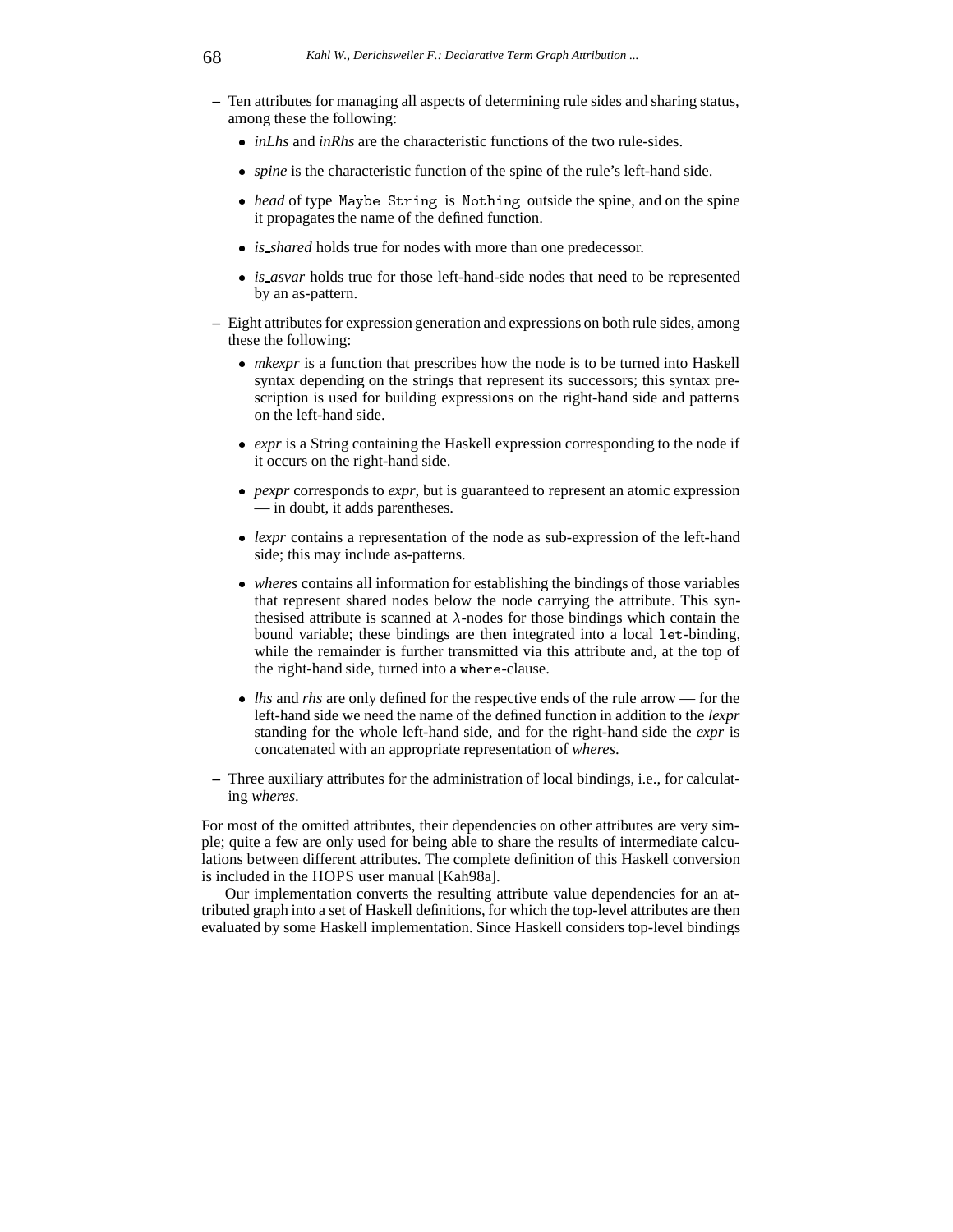and let-bindings as mutually recursive, this implements the lazy attribution semantics discussed in [Section 2] without any overhead for the user.

Here the big advantage of our purely declarative approach shines: The user does not even have to think about, for example, the number of traversals necessary to calculate the defined attribution — we estimate that in the operational approach of [Ber96] at least two traversals would be necessary: one for establishing *inLhs* and *inRhs*, sharing status, and initialising some binder-related information, and a second one for assembling the expressions. Consequently, while in the declarative approach the user may concentrate on separation of concerns, in the operational approach the user would have to concentrate on separation of traversals, and on separation of the visits to individual nodes. This obviously will often lead to far less well-structured and maintainable attribution definitions.

Therefore, in our opinion the declarative approach helps to make the analysis of the problem and the structure of the solution much more explicit.

### **8 Concluding Remarks**

We presented a straightforward extension of the attribute grammar approach to cover term graph attributions in close analogy to the original syntax tree attributions. Unlike the mostly operational approaches to be found in the literature, our approach is purely declarative and includes a natural treatment of sharing and the resulting multiplicity of inherited attributes.

Since term graphs are a popular data structure in all kinds of symbolic computation systems, including interpreters, compilers, theorem provers, and proof assistants, the declarative way of defining term graph attributions as presented in this paper is an attractive means of defining output from term graphs, especially where it is relevant to somehow reflect the sharing present in the term graphs into the generated output.

#### **Acknowledgements**

We would like to thank the anonymous referees for their useful suggestions.

#### **References**

- [ACR<sup>+</sup>88] Bowen Alpern, Alan Carle, Barry Rosen, Peter Sweeney, Kenneth Zadeck. Graph attribution as a specification paradigm. In *Proc. ACM SIGSOFT/SIGPLAN Software Engineering Symposium on Practical Software Development Environments*, 121– 129, 1988.
- [Ber96] Rudolf Berghammer. Wiederverwendbare Algorithmenschemata in ML am Beispiel von Graphdurchlauf-Problemen. *Informatik, Forschung und Entwicklung*, 11(4):179–190, November 1996.
- [Der99] Frank Derichsweiler. Strategy Driven Program Transformation within the **H**igher **Object Programming System HOPS. In Arnd Poetzsch-Heffter, Jörg Meyer, eds.,** *Programmiersprachen und Grundlagen der Programmierung*, Informatik Berichte 263 — 1/2000, 165–172. FU Hagen, 1999.
- [ERT99] Claudia Ermel, Michael Rudolf, Gabriele Taentzer. The AGG approach: Language and environment. In Grzegorz Rozenberg, ed., *Handbook of Graph Grammars and Computing by Graph Transformation, Vol. 2: Applications, Languages and Tools*. World Scientific, Singapore, 1999.